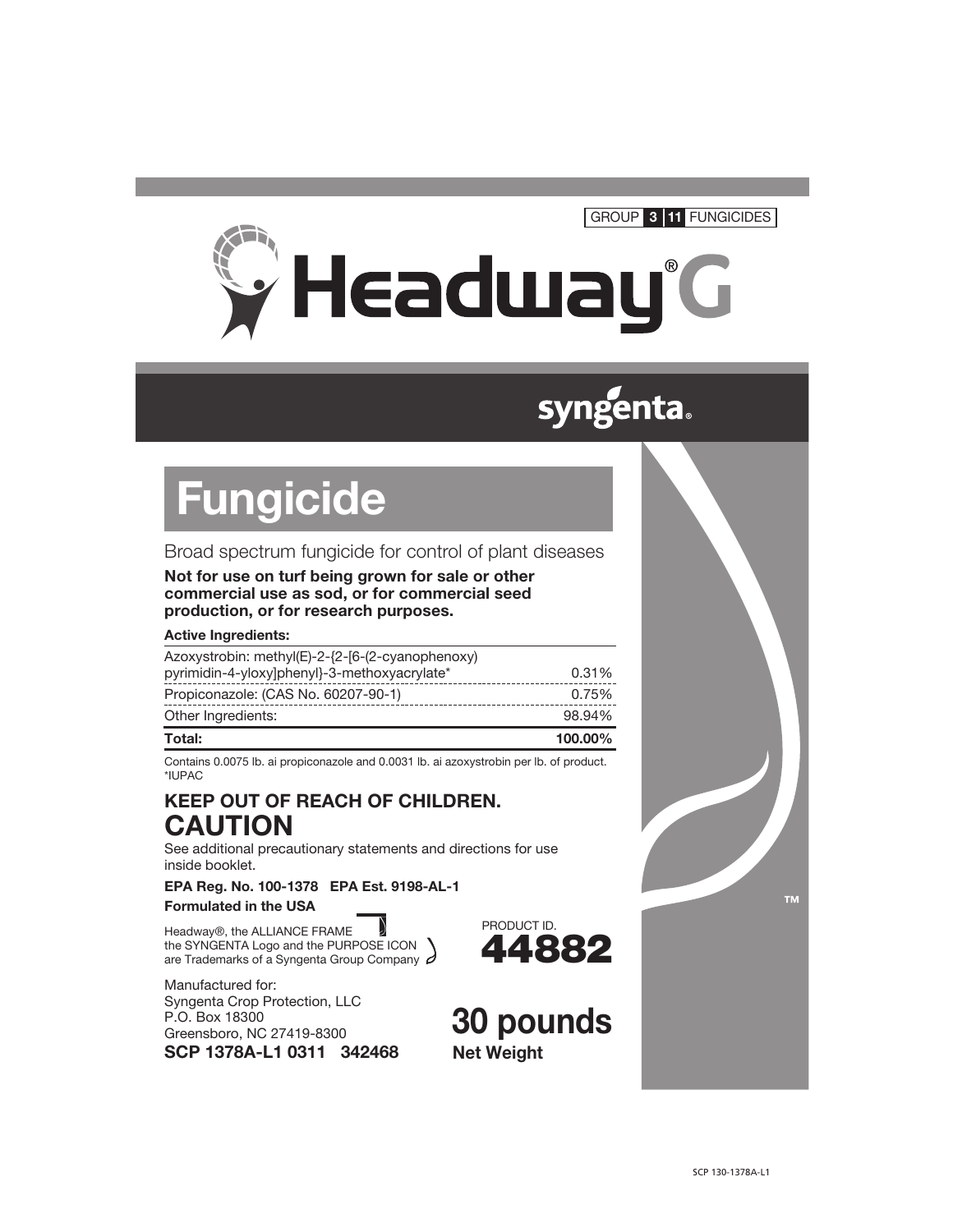| <b>FIRST AID</b>                                                                                                        |                                                                                                                                                                                                                                                                                             |  |  |  |  |  |
|-------------------------------------------------------------------------------------------------------------------------|---------------------------------------------------------------------------------------------------------------------------------------------------------------------------------------------------------------------------------------------------------------------------------------------|--|--|--|--|--|
| If in eyes                                                                                                              | • Hold eye open and rinse slowly and gently with water for 15-20 minutes.<br>• Remove contact lenses, if present, after the first 5 minutes, then continue<br>rinsing eye.<br>• Call a poison control center or doctor for treatment advice.                                                |  |  |  |  |  |
| If swallowed                                                                                                            | • Call poison control center or doctor immediately for treatment advice.<br>• Have person sip a glass of water if able to swallow.<br>• Do not induce vomiting unless told to do so by the poison control center or<br>doctor.<br>• Do not give anything by mouth to an unconscious person. |  |  |  |  |  |
| If on skin or<br>clothing                                                                                               | • Take off contaminated clothing.<br>• Rinse skin immediately with plenty of water for 15-20 minutes.<br>• Call a poison control center or doctor for treatment advice.                                                                                                                     |  |  |  |  |  |
| If inhaled                                                                                                              | • Move person to fresh air.<br>• If person is not breathing, call 911 or an ambulance, then give artificial respira-<br>tion, preferably by mouth-to-mouth, if possible.<br>• Call a poison control center or doctor for treatment advice.                                                  |  |  |  |  |  |
| Have the product container or label with you when calling a poison control center or doctor, or<br>going for treatment. |                                                                                                                                                                                                                                                                                             |  |  |  |  |  |
|                                                                                                                         | <b>HOT LINE NUMBER</b><br>For 24-Hour Medical Emergency Assistance (Human or Animal) or<br>Chemical Emergency Assistance (Spill, Leak, Fire, or Accident),<br>Call<br>1-800-888-8372                                                                                                        |  |  |  |  |  |

#### **PRECAUTIONARY STATEMENTS**

#### **Hazards to Humans and Domestic Animals**

#### **CAUTION**

Causes moderate eye irritation. Harmful if swallowed. Harmful if absorbed through skin. Harmful if inhaled. Avoid contact with skin, eyes or clothing. Wash thoroughly with soap and water after handling and before eating, drinking, chewing gum, using tobacco or using the toilet.

#### **Personal Protective Equipment (PPE)**

Some materials that are chemically resistant to this product are listed below. If you want more options follow the instructions for Category A on an EPA chemical resistance category selection chart.

#### **Applicators and other handlers must wear:**

- Long-sleeved shirt and long pants
- • Chemical-resistant gloves made of any waterproof material such as polyvinyl chloride, nitrile rubber or butyl rubber
- Shoes plus socks

#### **User Safety Requirements**

Follow manufacturer's instructions for cleaning/maintaining PPE. If no such instructions for washables exist, use detergent and hot water. Keep and wash PPE separately from other laundry.

#### **Engineering Controls**

When handlers use closed systems, enclosed cabs, or aircraft in a manner that meets the requirements listed in the Worker Protection Standard (WPS) for agricultural pesticides (40 CFR 170.240 (d)(4-6), the handler PPE requirements may be reduced or modified as specified in the WPS.

#### **User Safety Recommendations**

#### **Users should:**

- • Wash hands thoroughly with soap and water after handling and before eating, drinking, chewing gum, using tobacco or using the toilet.
- Remove clothing/PPE immediately if pesticide gets inside. Then wash thoroughly and put on clean clothing.
- • Remove PPE immediately after handling this product. Wash the outside of gloves before removing. As soon as possible, wash thoroughly and change into clean clothing.

#### **Environmental Hazards**

This pesticide is toxic to freshwater and estuarine/marine fish and aquatic invertebrates. Do not apply directly to water except as specified on this label. For terrestrial uses: Do not apply directly to water, or to areas where surface water is present, or to intertidal areas below the mean high-water mark. Do not contaminate water when disposing of equipment washwater or rinsate. Drift and runoff may be hazardous to aquatic organisms in water adjacent to treated areas.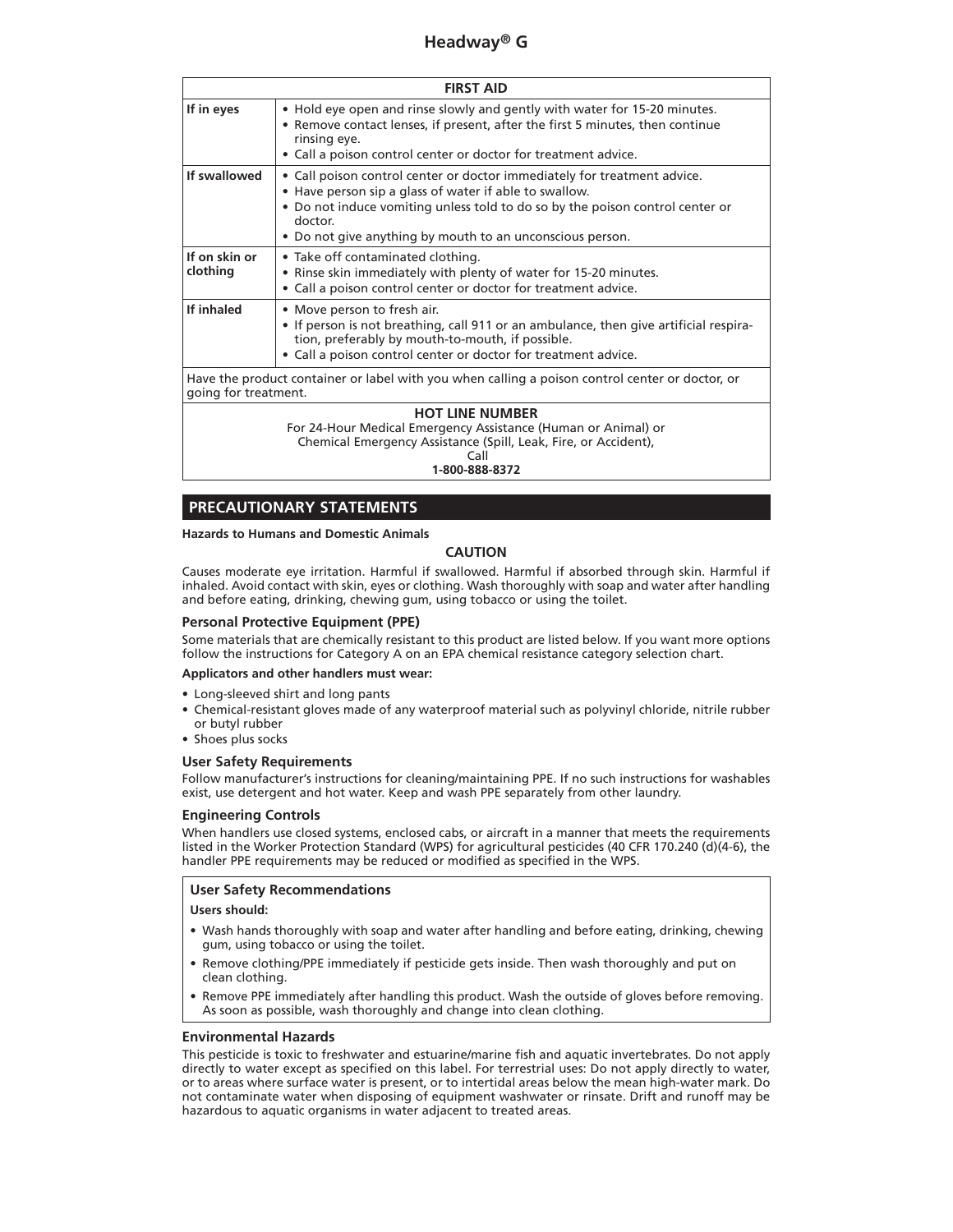#### **Ground Water Advisory**

The active ingredient, azoxystrobin, in this product can be persistent for several months or longer. Azoxystrobin is known to leach through soil to ground water under certain conditions as a result of label use. This chemical may leach into ground water if used in areas where soils are permeable, particularly where the water table is shallow.

Notify state and/or federal authorities and Syngenta immediately if you observe any adverse environmental effects due to use of this product.

#### **CONDITIONS OF SALE AND LIMITATION OF WARRANTY AND LIABILITY**

**NOTICE:** Read the entire Directions for Use and Conditions of Sale and Limitation of Warranty and Liability before buying or using this product. If the terms are not acceptable, return the product at once, unopened, and the purchase price will be refunded.

The Directions for Use of this product must be followed carefully. It is impossible to eliminate all risks inherently associated with the use of this product. Ineffectiveness or other unintended consequences may result because of such factors as manner of use or application, presence of other materials or other influencing factors in the use of the product, which are beyond the control of SYNGENTA CROP PROTECTION, LLC or Seller. To the extent permitted by applicable law, Buyer and User agree to hold SYNGENTA and Seller harmless for any claims relating to such factors.

SYNGENTA warrants that this product conforms to the chemical description on the label and is reasonably fit for the purposes stated in the Directions for Use, subject to the inherent risks referred to above, when used in accordance with directions under normal use conditions. To the extent permitted by applicable law: (1) this warranty does not extend to the use of this product contrary to label instructions or under conditions not reasonably foreseeable to or beyond the control of Seller or SYNGENTA, and (2) Buyer and User assume the risk of any such use. To the extent permitted by applicable law, SYNGENTA MAKES NO WARRANTIES OF MERCHANTABILITY OR OF FITNESS FOR A PARTICULAR PUR-POSE NOR ANY OTHER EXPRESS OR IMPLIED WARRANTY EXCEPT AS WARRANTED BY THIS LABEL.

To the extent permitted by applicable law, in no event shall SYNGENTA be liable for any incidental, consequential or special damages resulting from the use or handling of this product. **TO THE EXTENT PERMITTED BY APPLICABLE LAW, THE EXCLUSIVE REMEDY OF THE USER OR BUYER, AND THE EXCLU-SIVE LIABILITY OF SYNGENTA AND SELLER FOR ANY AND ALL CLAIMS, LOSSES, INJURIES OR DAM-AGES (INCLUDING CLAIMS BASED ON BREACH OF WARRANTY, CONTRACT, NEGLIGENCE, TORT, STRICT LIABILITY OR OTHERWISE) RESULTING FROM THE USE OR HANDLING OF THIS PRODUCT, SHALL BE THE RETURN OF THE PURCHASE PRICE OF THE PRODUCT OR, AT THE ELECTION OF SYNGENTA OR SELLER, THE REPLACEMENT OF THE PRODUCT.**

SYNGENTA and Seller offer this product, and Buyer and User accept it, subject to the foregoing Conditions of Sale and Limitation of Warranty and Liability, which may not be modified except by written agreement signed by a duly authorized representative of SYNGENTA.

#### **DIRECTIONS FOR USE**

It is a violation of Federal law to use this product in a manner inconsistent with its labeling.

FAILURE TO FOLLOW THE USE DIRECTIONS AND PRECAUTIONS ON THIS LABEL MAY RESULT IN PLANT INJURY OR POOR DISEASE CONTROL.

Do not apply this product in a way that will contact workers or other persons, either directly or through drift. Only protected handlers may be in the area during application. For any requirements specific to your State or Tribe, consult the agency responsible for pesticide regulation.

#### **NON-AGRICULTURAL USES**

For use to control diseases on turf on golf courses, lawns and landscape areas around residential, institutional, public, commercial and industrial buildings, parks, recreational areas and athletic fields.

#### **NON-AGRICULTURAL USE REQUIREMENTS**

The requirements in this box apply to uses of this product that are NOT within the scope of the Worker Protection Standard for agricultural pesticides (40 CFR Part 170). The WPS applies when this product is used to produce agricultural plants on farms, forests, nurseries, or greenhouses. The area being treated must be vacated by unprotected persons.

Do not treat areas while unprotected humans or domestic animals are present in the treatment areas. Because certain states may require more restrictive reentry intervals, consult your State Department of Agriculture for further information.

Do not allow entry into treatment area until area that was treated with Headway G is dry.

#### **USE INFORMATION**

Headway G is a combination of two broad-spectrum, preventative fungicides with systemic properties recommended for the control of many important plant diseases. All applications should be made according to the use directions that follow.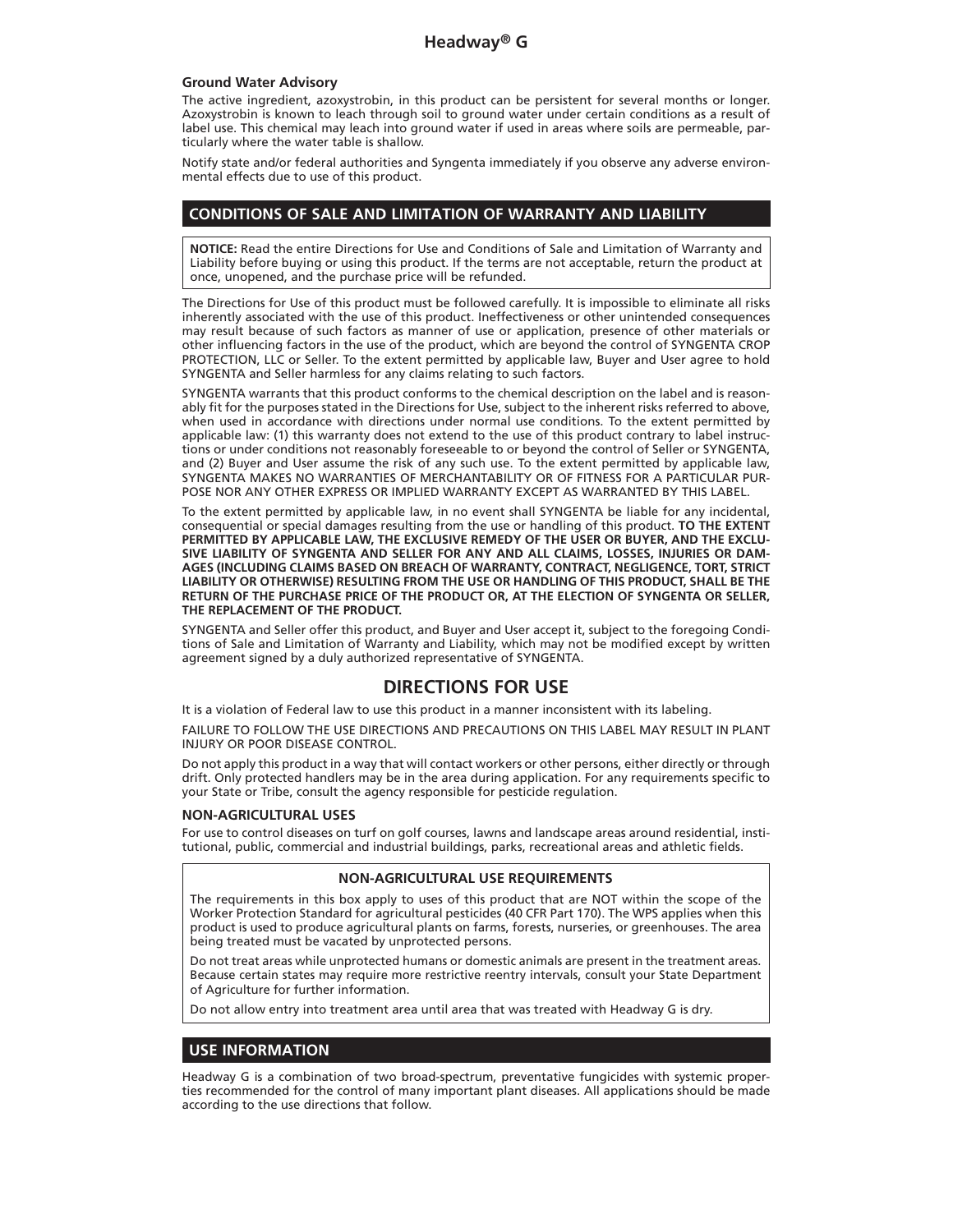#### **USE PRECAUTIONS AND RESTRICTIONS**

Do not graze or feed clippings from treated turf areas to animals.

**Do not** apply more than 19.2 lb. product/1000 sq. ft./calendar year. Applications may be made by ground only.

#### **ATTENTION**

Headway G is extremely phytotoxic to certain apple varieties.

Extreme care must be used to prevent injury to apple trees (and apple fruit).

DO NOT spread Headway G where granules may reach apple trees.

Do not apply when weather conditions favor product blowing from treated areas to non-target aquatic habitat.

#### **INTEGRATED PEST (DISEASE) MANAGEMENT**

Headway G should be integrated into an overall disease and pest management strategy whenever the use of a fungicide is required. Cultural practices known to reduce disease development should be followed. The **DIRECTIONS FOR USE** section in this label identifies specific IPM recommendations for each crop. Consult your local agricultural, turf authorities for additional IPM strategies established for your area. Headway G may be used in State Agricultural Extension advisory (disease forecasting) programs which recommend application timing based on environmental factors favorable for disease development.

#### **RESISTANCE MANAGEMENT**

Headway G is a mixture of a Group 3 (propiconazole) and a Group 11 (azoxystrobin) fungicide. Headway G has two modes of action: (1) DMI (Demethylation Inhibitor of sterol biosynthesis) [Group 3], and (2) inhibitor of the Qo (quinone outside) site within the electron transport system QoI (quinone outside inhibiting) as well as disrupting membrane synthesis by blocking demethylation [Group 11]. Fungal pathogens can develop resistance to products with the same mode of action when used repeatedly. Headway G is not cross-resistant with other classes of fungicides which have different modes of action. Because resistance development cannot be predicted, use of this product should conform to resistance management strategies established for turf in your area. Consult your local or state turf authorities for resistance management strategies that are complementary to those in this label.

Resistance management strategies may include rotating or alternating with products having different modes of action or limiting the total number of applications per season. Avoid alternation with other QoIs, such as pyraclostrobin and trifloxystrobin or other DMI's such as triadimefon, fenarimol, and myclobutanil. Headway G should not be alternated with fungicides to which resistance has already developed. Continual use of Headway G may allow less sensitive strains of pathogens to increase in the population and reduce the efficacy of Headway G. Syngenta Crop Protection encourages responsible resistance management to ensure effective long-term control of the fungal diseases on this label.

Follow the crop specific resistance management recommendations in the directions for use.

If no resistance recommendation on the number of applications is specified in the directions for use, follow the recommendations in the table below.

| If planned total number of fungicide<br>applications per crop is:        |  |  |  |  | a |  |  |
|--------------------------------------------------------------------------|--|--|--|--|---|--|--|
| Recommended Solo Qol fungicide<br>applications                           |  |  |  |  |   |  |  |
| <b>Recommended QoI fungicide applications</b><br>in mixture (formulated) |  |  |  |  |   |  |  |

In situations requiring multiple applications, develop season-long programs for Group 11 (QoI) fungicides. In crops where two sequential Group 11 fungicide applications are made, they should be alternated with two or more applications of a fungicide that is not in Group 11. If more than 12 applications are made, observe the following guidelines:

- • When using a QoI fungicide as a solo product, the number of applications should be no more than 1/3 (33%) of the total number of fungicide applications per season.
- • For QoI mixes in programs in which tank mixes or premixes of QoI with mixing partners of a different mode of action are utilized, the number of QoI containing applications should be no more than 1/2 (50%) of the total number of fungicide applications per season.
- • In programs in which applications of QoI are made with both solo products and mixtures, the number of QoI containing applications should be no more than <sup>1</sup>/2 (50%) of the total number of fungicides applied per season.

If a Group 11 fungicide is applied to the seed or soil, do not make another application with a Group 11 fungicide for at least 3 weeks.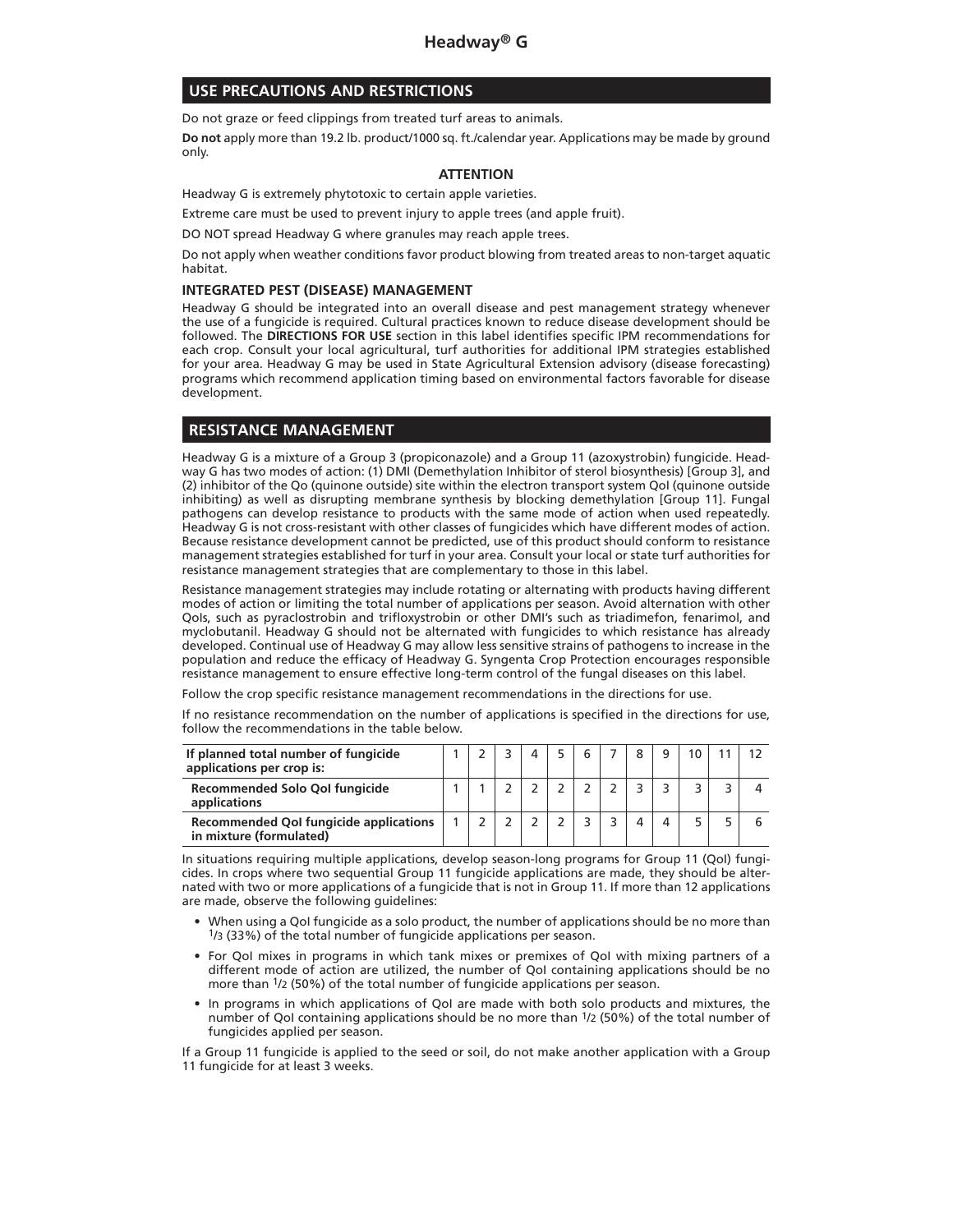#### **APPLICATION INSTRUCTIONS**

Apply Headway G at rates and timings as described in this label. Headway G may be applied with all types of spreader equipment commonly used for making ground applications excluding bellygrinder equipment. Proper adjustments and calibration of application equipment to give good coverage is essential for good disease control. The higher rates in the rate range and/or shorter application intervals may be required under conditions of heavy infection pressure, highly susceptible varieties, or when environmental conditions conducive to disease exist.

#### **TURF**

Headway G is recommended for control of certain pathogens causing foliar, stem, and root diseases, including leaf and stem blights, leaf spots, patch diseases, mildews, anthracnose, fairy rings, molds, and rusts of turfgrass plants. Headway G may be used to control certain diseases on turf in golf courses, lawns and landscape areas around residential, institutional, public, commercial and industrial buildings, parks, recreational areas and athletic fields.

**Integrated Pest (Disease) Management (IPM):** Sound turf management resulting in healthy, vigorous turf is the foundation of a good IPM program. Cultural practices such as proper choice of turf variety, nutrient management, proper cutting height, thatch management, and proper watering, drainage, and moisture stress management should be integrated with the use of fungicides to increase turf vigor and reduce the susceptibility to disease. Immunoassay detection kits and extension service diagnostic services can assist in the early and accurate identification of causal organisms and corresponding selection of the proper fungicide when required.

**Resistance Management:** Some turf disease pathogens are known to have developed resistance to products used repeatedly for their control. Headway G should be applied in an alternation program with other registered fungicides that have a different mode of action and to which pathogen resistance has not developed. Do not apply more than two sequential Headway G applications for *Pythium*  spp. control. For all other diseases when *Pythium* spp. is not present, do not apply more than four sequential applications of Headway G.

**Application Directions:** Headway G should be applied prior to disease development. Repeat applications at specified intervals for as long as required.

Do not apply more than 19.2 lb. product/1000 sq. ft./calendar year. Applications may be made by ground only.

#### **ATTENTION**

Bermudagrass can be sensitive to Headway G. Do not exceed 3 lb. product/1,000 sq. ft. every 30 days on any variety of bermudagrass. In Florida do not apply Headway G to bermudagrass golf course greens when temperatures exceed 90°F.

**For use in the establishment of turfgrass from seed or in overseeding of dormant turfgrass:**

Headway G may be used for control of certain turfgrass diseases associated with turfgrass establishment from seed. Headway G may also be used during overseeding of dormant turfgrass.

Headway G may be safely applied before or after seeding or at seedling germination and emergence to ryegrass, bentgrass, bluegrass, and fescue turfgrass types. Optimum application timing is during seeding. See Application Directions section.

**Rate Ranges:** Use the shorter specified application interval and/or use the higher specified rate when prolonged favorable disease conditions exist.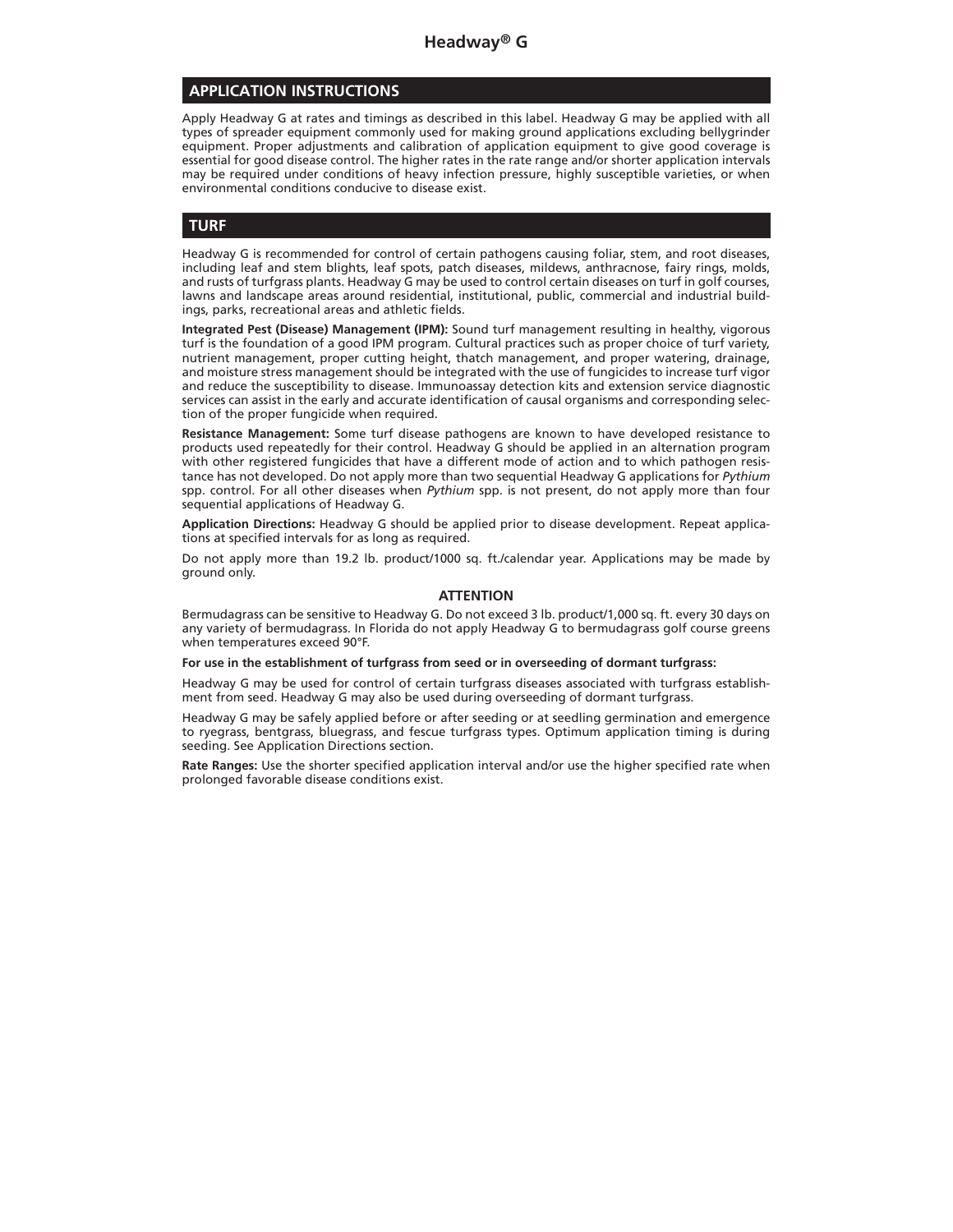#### **DIRECTIONS FOR APPLICATION FOR TURF DISEASES**

**Not for use on turf being grown for sale or other commercial use as sod, or for commercial seed production, or for research purposes.**

| <b>Target Diseases</b>                                                                                                             | <b>Use Rate</b><br>(lb. product per<br>1000 sq. ft.) | <b>Application</b><br>Interval<br>(days) | Remarks*                                                                                                                                                                                                                                                                                                                                                |  |  |  |  |
|------------------------------------------------------------------------------------------------------------------------------------|------------------------------------------------------|------------------------------------------|---------------------------------------------------------------------------------------------------------------------------------------------------------------------------------------------------------------------------------------------------------------------------------------------------------------------------------------------------------|--|--|--|--|
| Anthracnose                                                                                                                        | $2 - 2.5$                                            | 14                                       | Use preventively. Begin applications                                                                                                                                                                                                                                                                                                                    |  |  |  |  |
| (Colletotrichum cereale)<br>(formerly known as<br>C. graminicola)                                                                  | $3.5 - 4$                                            | 28                                       | when conditions are favorable for dis-<br>ease infection, prior to disease symp-<br>tom development. Under high disease<br>pressure, use higher rates of Headway G<br>and shorter intervals. Alternate with a<br>contact fungicide such as Daconil®.                                                                                                    |  |  |  |  |
| <b>Bentgrass Dead Spot</b>                                                                                                         | $2 - 2.5$                                            | 14                                       | Begin applications prior to disease                                                                                                                                                                                                                                                                                                                     |  |  |  |  |
| (Ophiosphaerella<br>agrostis)                                                                                                      | $3.5 - 4$                                            | 28                                       | development.                                                                                                                                                                                                                                                                                                                                            |  |  |  |  |
| <b>Brown Patch</b>                                                                                                                 | $2 - 2.5$                                            | 14                                       | Apply when conditions are favorable for                                                                                                                                                                                                                                                                                                                 |  |  |  |  |
| (Rhizoctonia solani)<br>and other Rhizoctonia<br>(R. spp.) diseases such<br>as Large Patch,<br>Zoysia Patch,<br>Leaf & Sheath Spot | $3.5 - 4$                                            |                                          | disease development.<br>For Large Patch of all warm season turf-<br>grasses, make 1 or 2 applications in the<br>fall prior to infection or when condi-<br>tions are favorable for infection.                                                                                                                                                            |  |  |  |  |
| (R. z eae)                                                                                                                         |                                                      |                                          | For Zoysia Patch, make 1 or 2 applica-<br>tions approximately one month prior to<br>zoysiagrass dormancy. Reapply 14 to 28<br>days later.                                                                                                                                                                                                               |  |  |  |  |
|                                                                                                                                    |                                                      |                                          | For Leaf and Sheath Spot (R. zeae),<br>apply when conditions are favorable<br>for infection such as sequential or<br>periods of temperatures at or above<br>90°F. Curative control may necessitate<br>several applications.                                                                                                                             |  |  |  |  |
| <b>Cool Weather Brown</b>                                                                                                          | $2 - 2.5$                                            | 14                                       | Make one or two applications in fall                                                                                                                                                                                                                                                                                                                    |  |  |  |  |
| Patch<br><b>Yellow Patch</b><br>(Rhizoctonia cerealis)                                                                             | $3.5 - 4$                                            | 28                                       | or when conditions are favorable for<br>disease development.                                                                                                                                                                                                                                                                                            |  |  |  |  |
| Dichondra Rust                                                                                                                     | $2 - 2.5$                                            | 14                                       | Apply when conditions are favorable for                                                                                                                                                                                                                                                                                                                 |  |  |  |  |
| (Puccinia dichondrae)                                                                                                              | $3.5 - 4$                                            | 28                                       | disease development.                                                                                                                                                                                                                                                                                                                                    |  |  |  |  |
| Dollar Spot                                                                                                                        | $2 - 2.5$                                            | 14                                       | Apply preventively when conditions are                                                                                                                                                                                                                                                                                                                  |  |  |  |  |
| (Sclerotina<br>homoeocarpa)                                                                                                        | $3.5 - 4$                                            | 28                                       | favorable for disease development. For<br>non-residential turf with active Dollar<br>Spot, use the higher rate and apply<br>Daconil.                                                                                                                                                                                                                    |  |  |  |  |
| <b>Fairy Ring</b>                                                                                                                  | $2 - 2.5$                                            | 14                                       | Apply as soon as possible after Fairy                                                                                                                                                                                                                                                                                                                   |  |  |  |  |
| (Lycoperdon spp.,<br>Agrocybe pediades,<br>and Bovistra plumbea)                                                                   | $3.5 - 4$                                            | 28                                       | Ring symptoms develop. Irrigate with<br>at least 0.5 inch of water within 24<br>hours after application if rainfall is not<br>expected. Severely damaged or thin<br>turf may require reseeding. Fairy Ring<br>symptoms may take 2 to 3 weeks to<br>disappear following application.<br>Reapplication after 14-28 days may be<br>required in some cases. |  |  |  |  |
| Gray Leaf Spot                                                                                                                     | $2 - 2.5$                                            | 14                                       | Use Headway G in a preventive disease                                                                                                                                                                                                                                                                                                                   |  |  |  |  |
| (Pyricularia grisea)                                                                                                               | $3.5 - 4$                                            | 28                                       | control program. Begin applications<br>before disease is present and alternate<br>with other fungicide chemistries that<br>control Gray Leaf Spot.                                                                                                                                                                                                      |  |  |  |  |
| Gray Snow Mold<br>Typhula blight                                                                                                   | 5                                                    | single<br>application                    | Make a single application of 5 lb. or<br>two applications of 4 lb. spaced 28 days                                                                                                                                                                                                                                                                       |  |  |  |  |
| (Typhula incarnata)                                                                                                                | $3.5 - 4$                                            | 28                                       | apart in late fall just before snow cover.<br>Alternating with another snow mold<br>fungicide, such as Daconil, Medallion®,<br>or Banner MAXX <sup>®</sup> may enhance control<br>under severe disease pressure.                                                                                                                                        |  |  |  |  |

*continued…*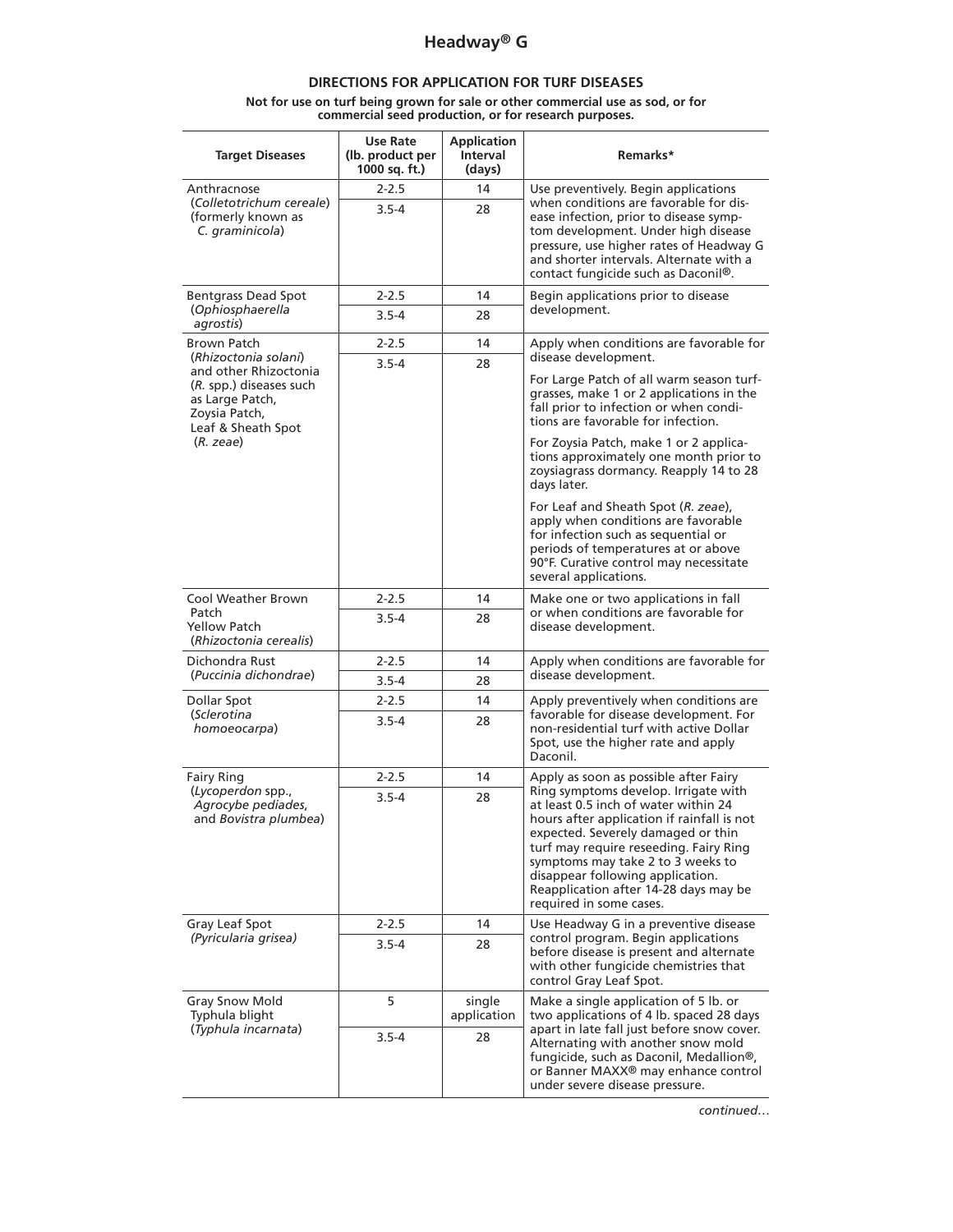| <b>Target Diseases</b>                                                                    | <b>Use Rate</b><br>(lb. product per<br>1000 sq. ft.) | <b>Application</b><br><b>Interval</b><br>(days) | Remarks*                                                                                                                                                                                                                       |
|-------------------------------------------------------------------------------------------|------------------------------------------------------|-------------------------------------------------|--------------------------------------------------------------------------------------------------------------------------------------------------------------------------------------------------------------------------------|
| Leaf Rust                                                                                 | $2 - 2.5$                                            | 14                                              | Begin applications when conditions are                                                                                                                                                                                         |
| <b>Stem Rust</b><br><b>Stripe Rust</b><br>(Puccinia spp.)                                 | $3.5 - 4$                                            | 28                                              | favorable for disease infection, prior to<br>disease symptom development.                                                                                                                                                      |
| Leaf Spot<br>(Bipolaris sorokiniana)                                                      | $2 - 2.5$                                            | 14                                              | Apply when conditions are favorable for<br>disease development.                                                                                                                                                                |
|                                                                                           | $3.5 - 4$                                            | 21                                              |                                                                                                                                                                                                                                |
| <b>Melting Out</b><br>(Drechslera poae)                                                   | $2 - 2.5$<br>$3.5 - 4$                               | 14<br>21                                        | Apply when conditions are favorable for<br>disease development.                                                                                                                                                                |
| Microdochium Patch                                                                        | $2 - 2.5$                                            | 14                                              | Use preventatively. Begin applications                                                                                                                                                                                         |
| (formerly known as<br><b>Fusarium Patch</b><br>(Microdochium nivale)                      | $3.5 - 4$                                            | 28                                              | when conditions are favorable for<br>disease infection, prior to disease<br>symptom development.                                                                                                                               |
| <b>Necrotic Ring Spot</b>                                                                 | $2 - 2.5$                                            | 14                                              | Apply when conditions are favorable for                                                                                                                                                                                        |
| (Ophiosphaerella<br>korrae)                                                               | $3.5 - 4$                                            | 28                                              | disease development.                                                                                                                                                                                                           |
| Pink Patch                                                                                | $2 - 2.5$                                            | 14                                              | Apply when conditions are favorable                                                                                                                                                                                            |
| (Limonomyses<br>roseipellis)                                                              | $3.5 - 4$                                            | 28                                              | for disease development.                                                                                                                                                                                                       |
| <b>Pink Snow Mold</b><br>(Microdochium nivale)                                            | 5                                                    | Single<br>application                           | Make a single application in late fall just<br>before snow cover. Applying another<br>snow mold fungicide, such as Daconil<br>or Banner MAXX may enhance control<br>under severe disease pressure.                             |
| Powdery Mildew                                                                            | $2 - 2.5$                                            | 14                                              | Begin applications when conditions are                                                                                                                                                                                         |
| (Erysiphe graminis)                                                                       | $3.5 - 4$                                            | 28                                              | favorable for disease infection, prior to<br>disease symptom development.                                                                                                                                                      |
| *Pythium Blight                                                                           | $2 - 2.5$                                            | 14                                              | Use preventatively. Begin applications                                                                                                                                                                                         |
| Pythium Root Rot<br>(Pythium<br>aphanidermatum,<br>Pythium spp.)                          | $3.5 - 4$                                            | 28                                              | before disease is present. During periods<br>of prolonged favorable conditions, treat<br>on the 10 day application interval. For<br>use on newly seeded as well as estab-<br>lished turf.                                      |
| <b>Red Thread</b>                                                                         | $2 - 2.5$                                            | 14                                              | Apply when conditions are favorable for                                                                                                                                                                                        |
| (Laetisaria fuciformis)                                                                   | $3.5 - 4$                                            | 28                                              | disease development.                                                                                                                                                                                                           |
| Southern Blight                                                                           | $2 - 2.5$                                            | 14                                              | Apply when conditions are favorable for                                                                                                                                                                                        |
| (Sclerotium rolfsii)                                                                      | $3.5 - 4$                                            | 28                                              | disease development.                                                                                                                                                                                                           |
| Spring Dead Spot<br>(Ophiosphaerella                                                      | $2 - 2.5$                                            | 14                                              | Apply 1 or 2 applications approximately<br>one month prior to bermudagrass                                                                                                                                                     |
| korrae) or<br>(Ophiosphaerella<br><i>narmari</i> ) or<br>(Ophiosphaerella<br>herpotricha) | $3.5 - 4$                                            | 28                                              | dormancy. It is recommended to use<br>$1/4$ " to $1/2$ " of irrigation directly after<br>application. Reapply 14 to 28 days later.                                                                                             |
| Summer Patch                                                                              | $2 - 2.5$                                            | 14                                              | Apply when conditions are favorable for                                                                                                                                                                                        |
| (Magnaporthe poae)                                                                        | $3.5 - 4$                                            | 28                                              | disease development. Initiate applica-<br>tions when soil temperatures reach 65°F<br>at a 2 inch soil depth.                                                                                                                   |
| Take-All Patch<br>(Gaeumannomyces<br>graminis var. avenae)                                | $3.5 - 4$                                            | 28                                              | Begin applications when conditions are<br>favorable for disease infection, prior to<br>disease symptom development. Make<br>two applications 28 days apart in the<br>spring and two applications 28 days<br>apart in the fall. |

**\***Do not apply more than two sequential applications of Headway G for control of *Pythium* spp. For all other diseases when *Pythium* spp. is not present, do not apply more than three sequential applications of Headway G.